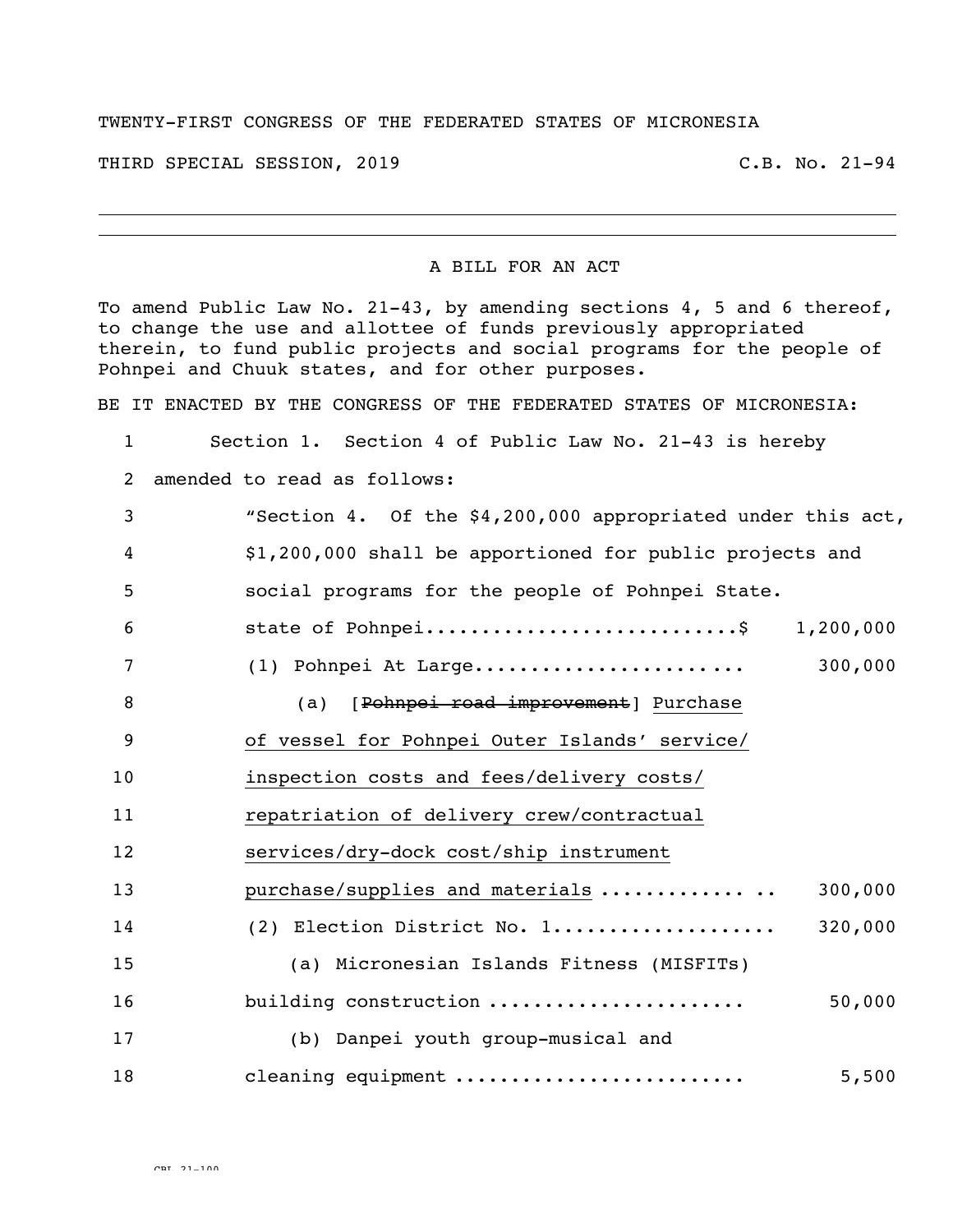| $\mathbf{1}$   | (c) Nukuoru Community house on Nukuoru           |         |
|----------------|--------------------------------------------------|---------|
| $\overline{2}$ | Island                                           | 10,000  |
| 3              | Sapwuafik Sea Wall<br>(d)                        | 15,000  |
| 4              | (e) Pohnrakied Sidewalk paving                   | 15,000  |
| 5              | Beautification/tree cutting<br>(f)               | 25,000  |
| 6              | Pohnpei Public Library Solar Power System<br>(g) | 60,000  |
| 7              | (h) COM-FSM Students outstanding debts/          |         |
| 8              | Nursing students contributions                   | 37,000  |
| 9              | (i) Solar lights                                 | 15,000  |
| 10             | (j) Dekehtik Dock (Lidakihka) boulders           | 23,000  |
| 11             | (k) Weather Station road upgrade                 | 12,000  |
| 12             | (1) Freight Cost                                 | 12,000  |
| 13             | (m) Nukuoru Government transportation/parts      |         |
| 14             | /accessories                                     | 5,000   |
| 15             | (n) Purchase of Culvert Pipes                    | 5,000   |
| 16             | (o) Road paving and maintenance                  | 20,000  |
| 17             | $(p)$ Decoration materials/lightings             | 10,500  |
| 18             | (3) Election District No. 2                      | 320,000 |
| 19             | (a) Contribution to Madolenihmw Lien Alem        | 18,000  |
| 20             | Madolenihmw Constitutional Convention<br>(b)     | 40,000  |
| 21             | Madolenihmw Office of Chief Justice<br>(c)       | 15,000  |
| 22             | Contribution to Pohnpei Catholic school<br>(d)   | 25,000  |
| 23             | Mesisou water system<br>(e)                      | 20,000  |
| 24             | Students travel needs<br>(f)                     | 20,000  |
| 25             | Kitti Municipal government prior salary<br>(g)   |         |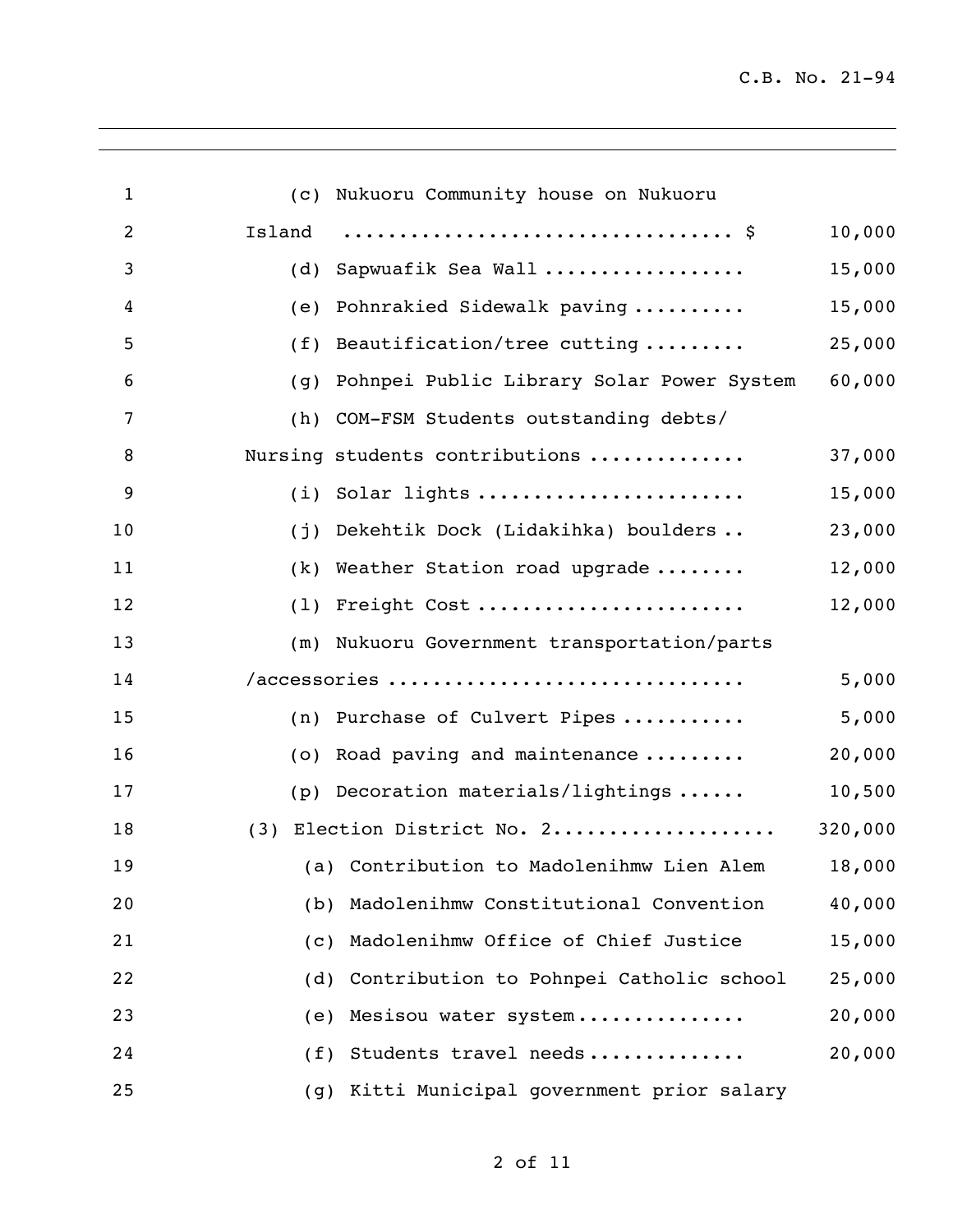| $\mathbf{1}$   | obligation  \$                               | 7,000   |
|----------------|----------------------------------------------|---------|
| $\overline{2}$ | (h) Lukop Kalio road improvement/upgrade     | 10,000  |
| 3              | Purchase of water tanks<br>(i)               | 10,000  |
| 4              | Kitti Elementary school computers<br>(j)     | 15,000  |
| 5              | Pohnlangas water system upgrade<br>(k)       | 20,000  |
| 6              | Road improvement<br>(1)                      | 75,000  |
| 7              | (m) UCCP-Women Christian Association in      |         |
| 8              | Guam Travel needs to Maui, Hawaii and        |         |
| 9              | associated cost                              | 25,000  |
| 10             | (4) Election District No. 3                  | 280,000 |
| 11             | (a) Nett School Parking Lot                  | 40,000  |
| 12             | (b) Nett School Supplies, Equipment,         |         |
| 13             | Activities                                   | 10,000  |
| 14             | (c) Parem School Supplies, Equipment,        |         |
| 15             | Activities                                   | 5,000   |
| 16             | (d) Nett ECE Supplies, Equipment, Activities | 5,000   |
| 17             | (e) U Water Tanks and Pipes purchase         | 50,000  |
| 18             | (f) Awak School Supplies, Equipment,         |         |
| 19             | Activities                                   | 5,000   |
| 20             | (g) Awak ECE Supplies, Equipment,            |         |
| 21             | Activities                                   | 5,000   |
| 22             | (h) Saladak School Supplies, Equipment,      |         |
| 23             | Activities                                   | 5,000   |
| 24             | (i) Saladak ECE Supplies, Equipment,         |         |
| 25             | Activities                                   | 5,000   |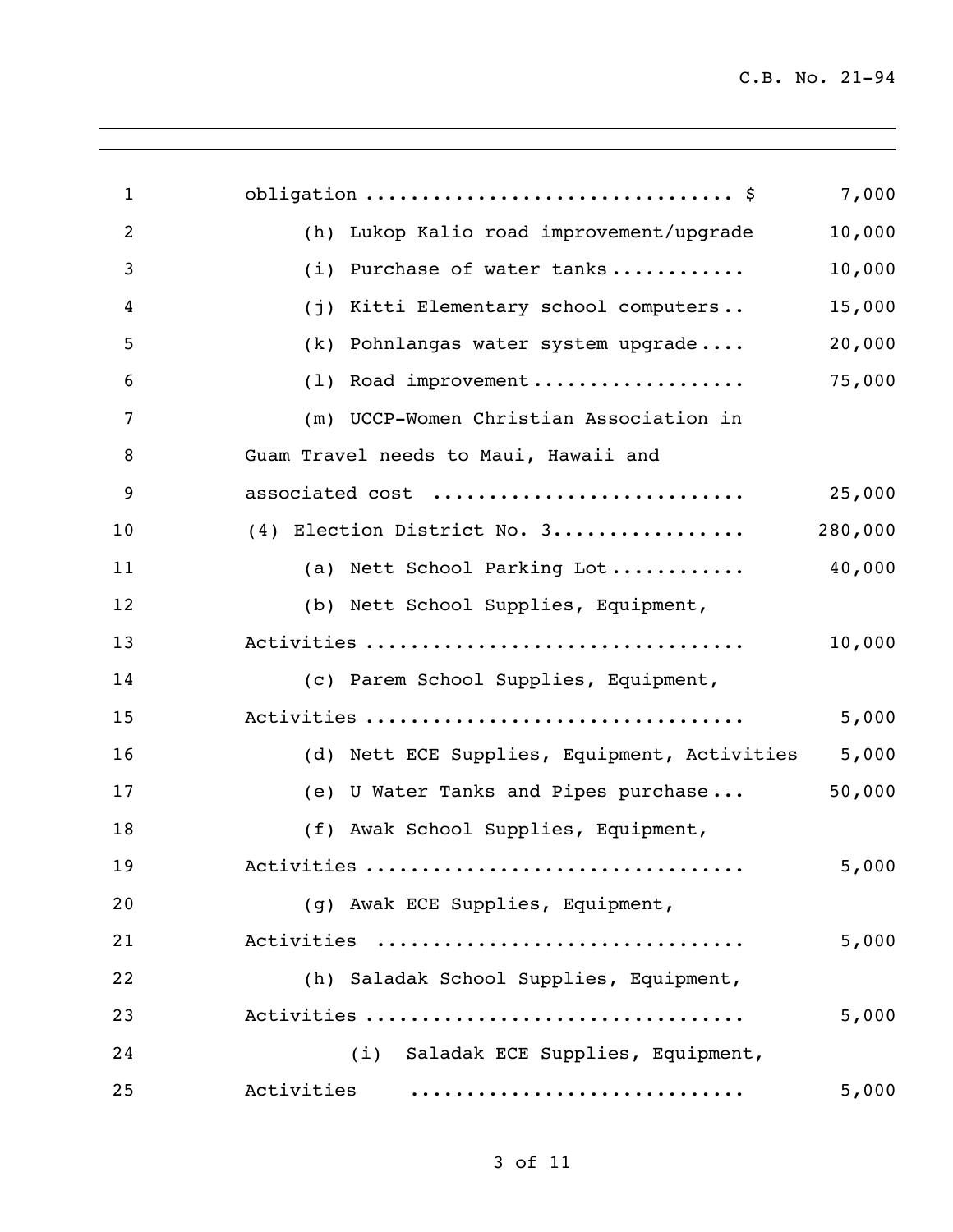| 1  | (j) U Kurumw, Saladak Culvert replacement        |          |
|----|--------------------------------------------------|----------|
| 2  |                                                  | 25,000   |
| 3  | (k) Nett Kepin Souna Road paving                 | 40,000   |
| 4  | (1) Nett Eirke road paving                       | 40,000   |
| 5  | $(m)$ Otohi road repair and paving               | 25,000   |
| 6  | (n) Mwoakiloa school supplies, equipment,        |          |
| 7  | activities                                       | 10,000   |
| 8  | (o) Pingelap school supplies, equipment,         |          |
| 9  | activities                                       | 10,000'' |
| 10 | Section 2. Section 5 of Public Law No. 21-43 is  |          |
| 11 | hereby amended to read as follows:               |          |
| 12 | "Section 5. Of the \$4,200,000 appropriated      |          |
| 13 | under this act, \$1,800,000 shall be apportioned |          |
| 14 | for public projects and social programs for the  |          |
| 15 | people of Chuuk State.                           |          |
| 16 | state of Chuuk \$ 1,800,000                      |          |
| 17 |                                                  | 300,000  |
| 18 | (a) Heavy equipment purchase-                    |          |
| 19 | dredging equipment                               | 120,000  |
| 20 | (b) Start up business for Fiber boat             |          |
| 21 | repair and maintenance                           | 10,000   |
| 22 | (c) Contribution to Chuuk State Health           |          |
| 23 | Care Plan                                        | 20,000   |
| 24 | (d) Leaders/Patients/Students travel needs       | 60,000   |
| 25 | (e) Contribution to State, Municipal             |          |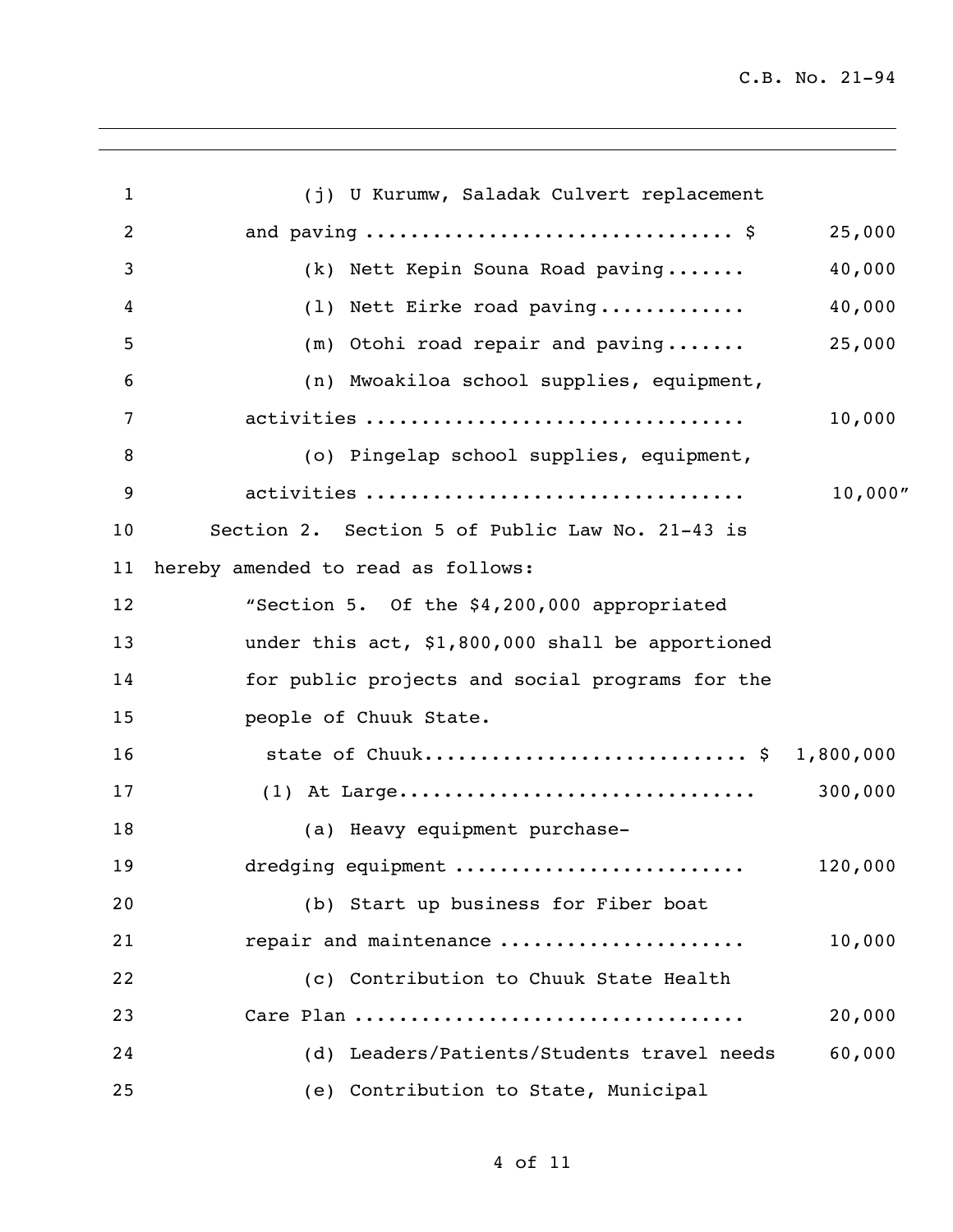| $\mathbf{1}$   | and Community events, activities and programs \$                                 | 50,000         |
|----------------|----------------------------------------------------------------------------------|----------------|
| $\overline{2}$ | (f) Fishing project                                                              | 15,000         |
| 3              | Diocess Office in Chuuk State<br>(g)                                             | 20,000         |
| 4              | Land Purchase in Satawan<br>(h)                                                  | 5,000          |
| 5              | (2) Election District No. 1                                                      | 300,000        |
| 6              | (a) Mortlocks Island vessel purchase                                             |                |
| 7              | $\cdots \cdots \cdots \cdots \cdots \cdots \cdots \cdots \cdots \cdot [100,000]$ | $\overline{0}$ |
| 8              | (b) Diocese office in Chuuk                                                      | 20,000         |
| 9              | (c) Kuttu municipality [construction]                                            |                |
| 10             | constitutional convention                                                        | 10,000         |
| 11             | (d) Contribution to Chuuk State Health                                           |                |
| 12             |                                                                                  | 70,000         |
| 13             | (e) Mortlocks Island Development                                                 |                |
| 14             | Authority operation  [100,000]                                                   | 130,000        |
| 15             | (f) Land transportation needs for                                                |                |
| 16             | Mortlocks Island Development Authority (MIDA) and                                |                |
| 17             |                                                                                  | 35,000         |
| 18             | (g) Contribution to FAS Athletic Club in Guam                                    | 10,000         |
| 19             | (h) Communities' members travel needs                                            | 25,000         |
| 20             | Election District No. 2<br>(3)                                                   | 300,000        |
| 21             | (a) Food Security                                                                | 40,000         |
| 22             | Travel needs<br>(b)                                                              | 30,000         |
| 23             | Housing renovation/improvement<br>(c)                                            | 60,000         |
| 24             | (d) Fishing project                                                              | 20,000         |
| 25             | (e) Governor's Office subsidy                                                    | 10,000         |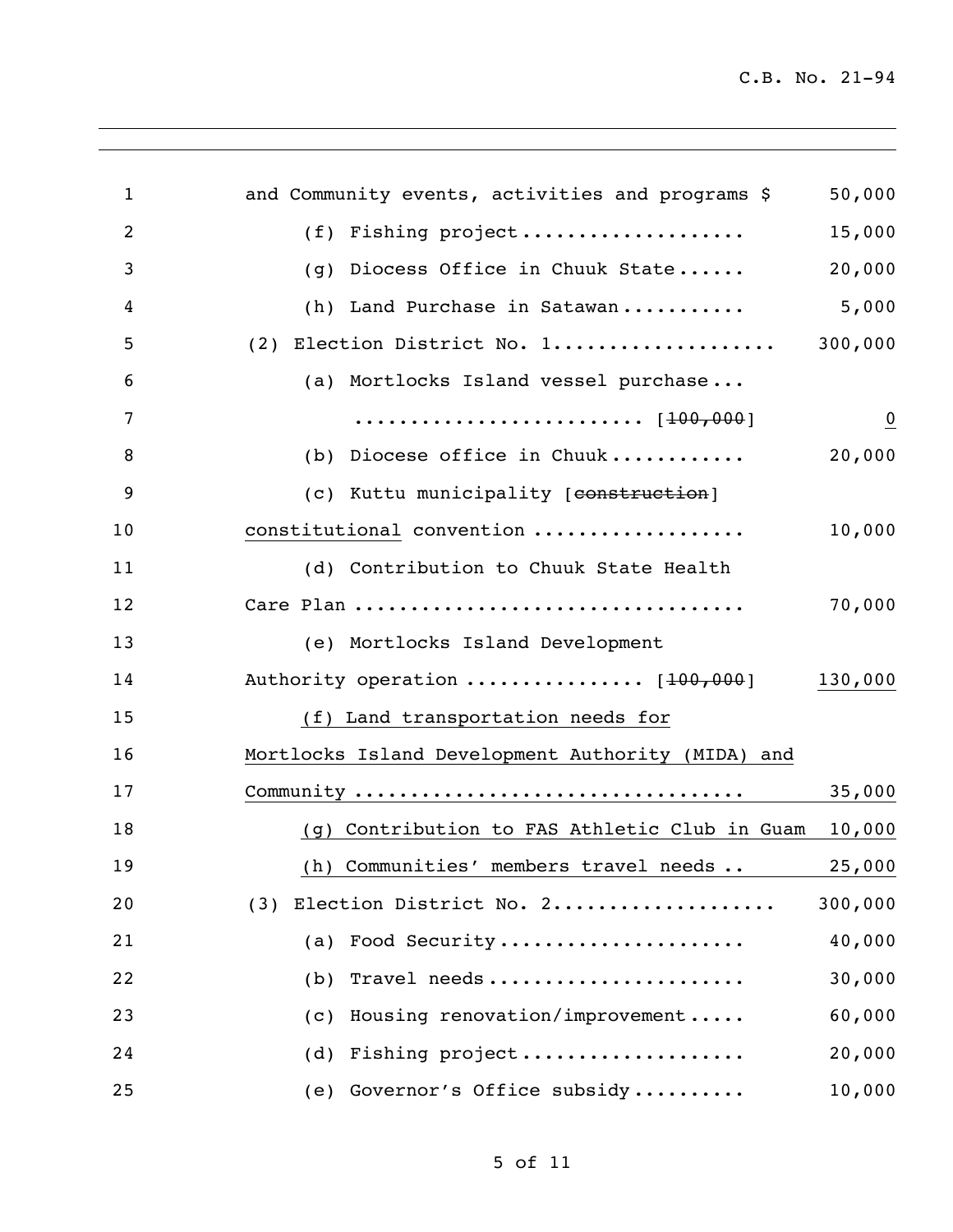| $\mathbf 1$    | Students financial assistance \$<br>(f)    | 20,000  |
|----------------|--------------------------------------------|---------|
| $\overline{2}$ | Sewing project<br>(g)                      | 5,000   |
| 3              | Contributions to Youth activities,<br>(h)  |         |
| 4              | program and events                         | 10,000  |
| 5              | $(i)$ Land transportation needs            | 10,000  |
| 6              | Contributions to Associations/Non-<br>(i)  |         |
| 7              | Government Organizations                   | 20,000  |
| 8              | Human remains repatriation<br>(k)          | 10,000  |
| 9              | Charters/Freight/POL<br>(1)                | 5,000   |
| 10             | Municipal governments' subsidy<br>(m)      | 30,000  |
| 11             | Administrative Cost for allottee<br>(n)    | 20,000  |
| 12             | (o) Contribution to Chuuk State Health     |         |
| 13             | Care Plan                                  | 10,000  |
| 14             | Election District No. 3<br>(4)             | 300,000 |
| 15             | Humanitarian Assistance<br>(a)             | 40,000  |
| 16             | SNDA Administrative Costs - current<br>(b) |         |
| 17             | and prior obligations                      | 50,000  |
| 18             | $(c)$ Travel needs                         | 60,000  |
| 19             | (d) $Charles/Freight/POL$                  | 20,000  |
| 20             | (e) Fishing project                        | 25,000  |
| 21             | (f) Housing project                        | 20,000  |
| 22             | (g) Sewing project                         | 5,000   |
| 23             | (h) Water systems (accessories/parts/      |         |
| 24             | supplies)                                  | 10,000  |
| 25             | (i) Repatriation of human remains          | 20,000  |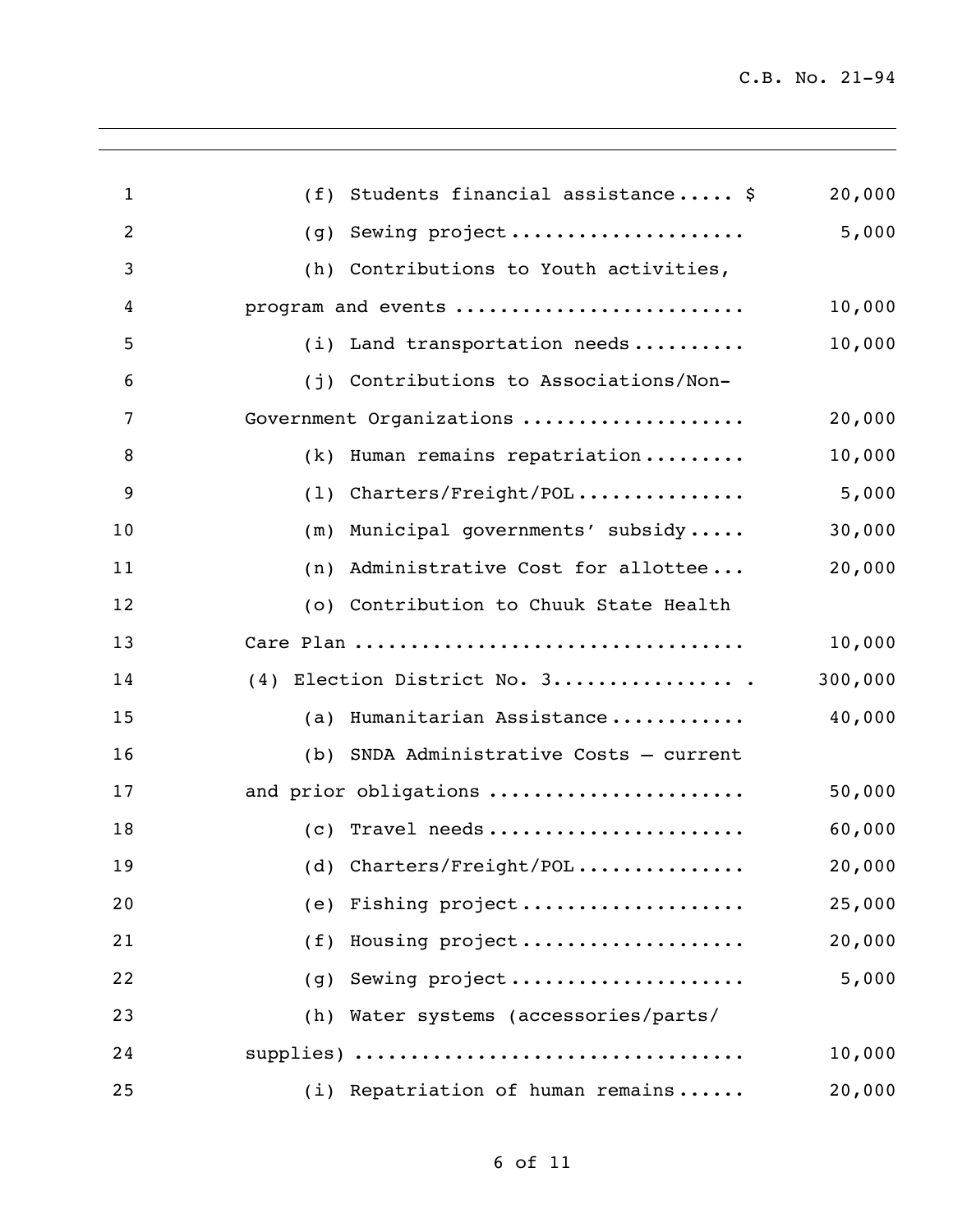| $\mathbf{1}$   | (j) Contractual services Prior             |         |
|----------------|--------------------------------------------|---------|
| $\overline{2}$ | Obligation - ED#3  \$                      | 10,000  |
| 3              | (k) Youth activities, events and programs  | 15,000  |
| 4              | (1) Handicraft project                     | 10,000  |
| 5              | (m) SNDA Board members meeting             |         |
| 6              | allowance/prior obligation                 | 5,000   |
| 7              | (n) Contribution to Chuuk State            |         |
| 8              | Health Care Plan                           | 10,000  |
| 9              | (5) Election District No. 4                | 300,000 |
| 10             | (a) Municipal contribution                 | 100,000 |
| 11             | (b) Fishing project                        | 40,000  |
| 12             | (c) Food relief assistance                 | 50,000  |
| 13             | (d) Land transportation need               | 30,000  |
| 14             | (e) Travel needs                           | 20,000  |
| 15             | Housing repair and renovation<br>(f)       | 50,000  |
| 16             | (g) Contribution to Chuuk Health Care Plan | 10,000  |
| 17             | Election District No. 5<br>(6)             | 300,000 |
| 18             | (a) Contribution to Municipal activities/  |         |
| 19             | events                                     | 30,000  |
| 20             | (b) Patients/Leaders/Citizens travel/      |         |
| 21             | [ <del>10,000</del> ]<br>COAP              | 20,000  |
| 22             | Solar Power System<br>(C)                  | 100,000 |
| 23             | Northwest Delegation subsidy<br>(d)        | 10,000  |
| 24             | SCA Endowment Fund subsidy<br>(e)          | 30,000  |
| 25             | (f) Students financial assistance          | 30,000  |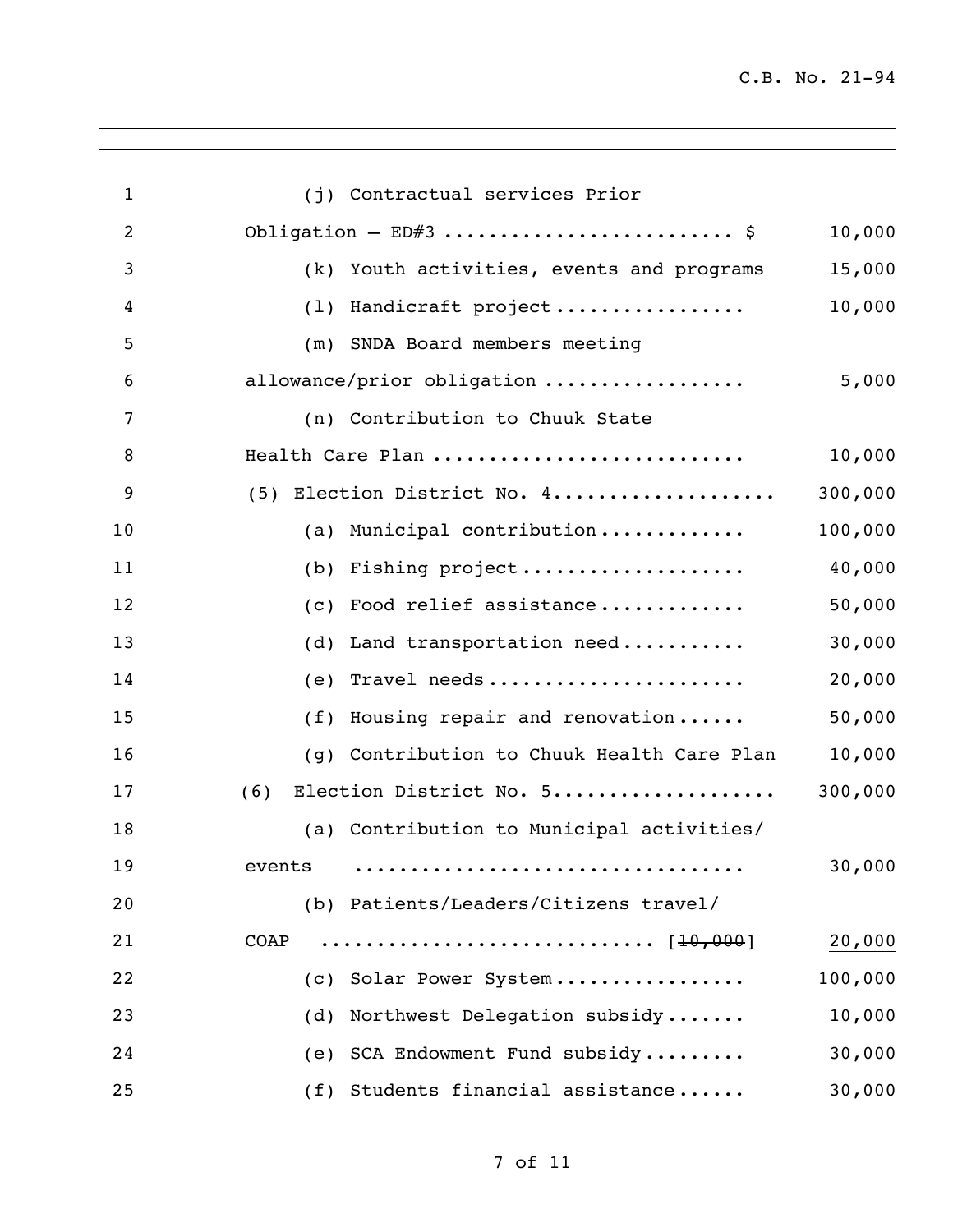| $\mathbf{1}$ | $POL/Charles/Freight$ \$[15,000]<br>25,000<br>(g)         |
|--------------|-----------------------------------------------------------|
| 2            | 5,000<br>ED#5 administrative support<br>(h)               |
| 3            | (i) Office Lease/Rental prior and                         |
| 4            | current obligation<br>5,000                               |
| 5            | (j) Northwest students tuition at                         |
| 6            | Xavier High School<br>5,000                               |
| 7            | (k) Northwest Leadership summit                           |
| 8            | outstanding<br>5,000                                      |
| 9            | (1) Land Transportation $[20,000]$<br>$\overline{0}$      |
| 10           | 15,000<br>Low-income housing renovation<br>(m)            |
| 11           | 20,000<br>(n) Solar power system installation fee         |
| 12           | Section 3. Section 6 of Public Law No. 21-43 is           |
| 13           | hereby amended to read as follows:                        |
| 14           | "Section 6. Allotment and management of funds and lapse   |
| 15           | date. All funds appropriated by this act shall be         |
| 16           | allotted, managed, administered and accounted for in      |
| 17           | accordance with applicable laws, including, but not       |
| 18           | limited to, the Financial Management Act of 1979.<br>The  |
| 19           | allottee shall be responsible for ensuring that these     |
| 20           | funds, or so much thereof as may be necessary, are used   |
| 21           | solely for the purpose specified in this act, and that no |
| 22           | obligations are incurred in excess of the sum             |
| 23           | appropriated. The allottee of the funds appropriated      |
| 24           | under section 2 of this act shall be the Governor of Yap  |
| 25           | State or his designee; PROVIDED THAT, the allottee of     |

of 11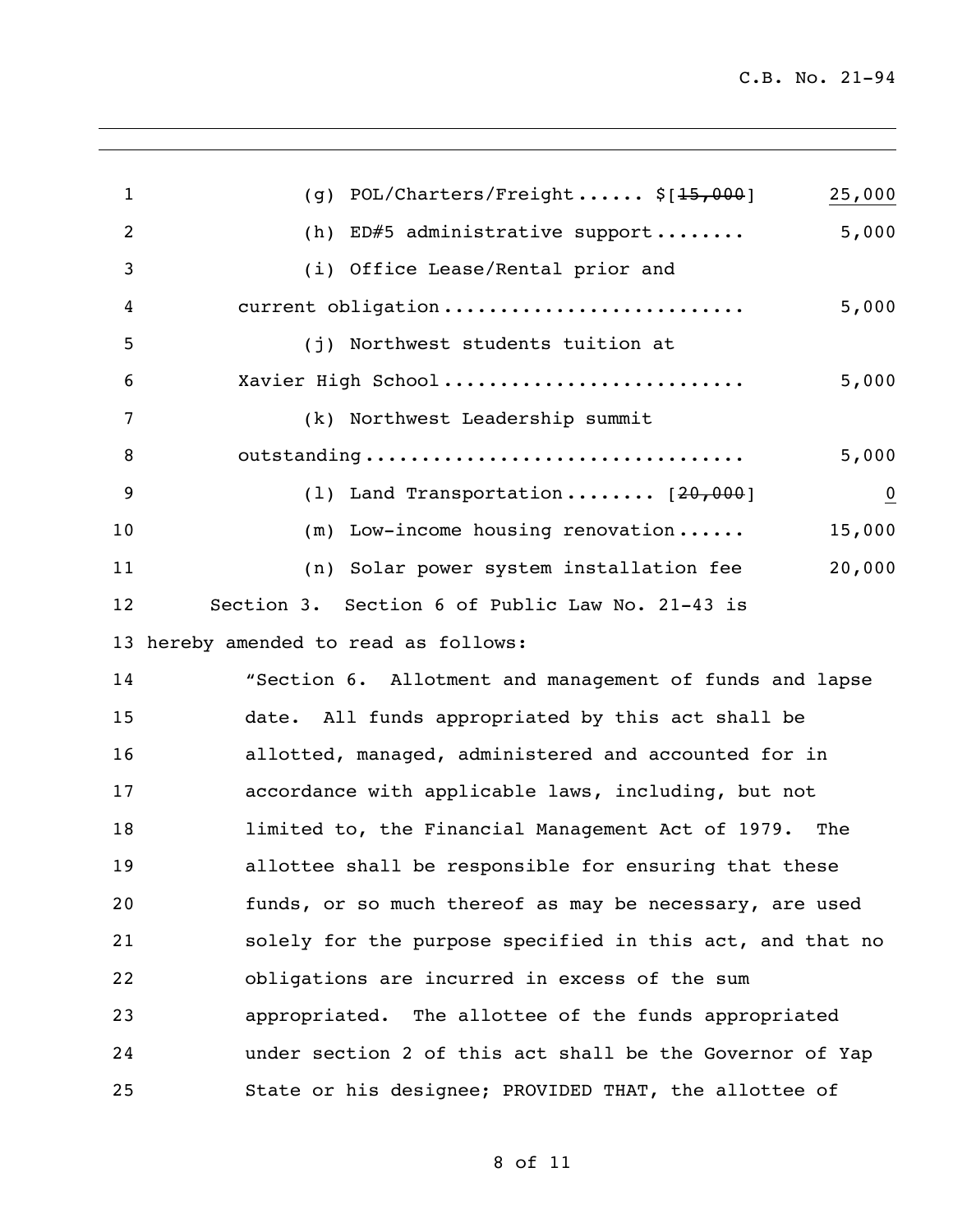funds appropriated under subsection 2(f) of this act shall be the President of the COM-FSM Institute. The allottee of funds appropriated under sections 3 and 4 of this act shall be the President of the Federated States of Micronesia or his designee; PROVIDED THAT, the allottee of funds appropriated under subsection 3(1) of this act shall be the Governor of Kosrae State or his designee; the allottee of funds appropriated under subsection 3(2) of this act shall be the Mayor of Lelu Town Government or his designee. The allottee of funds appropriated under section 4(1) and 4(3)(l) of this act shall be the Vice President; PROVIDED THAT the allottee of funds appropriated under subsection 4(1)(a) of this act shall be the Mayor of Mwoakilloa Municipal Government or his designee. The allottee of funds appropriated under section 4(2) of this act shall be the Secretary of the Department of Transportation, Communications and Infrastructure or his designee, except that the allottee of funds appropriated 19 under subsections  $4(2)(e)$ ,  $4(2)(j)$ ,  $4(2)(m)$ ,  $4(4)(j)$ ,  $4(4)(k)$ ,  $4(4)(1)$  and  $4(4)(m)$  of this act shall be the Pohnpei Transportation Authority (PTA); the allottee of funds appropriated under subsections 4(2)(l), 4(3)(d) and 4(3)(f) of this act shall be the Secretary of the Department of Education or his designee; the allottee of funds appropriated under subsection 4(2)(h) of this act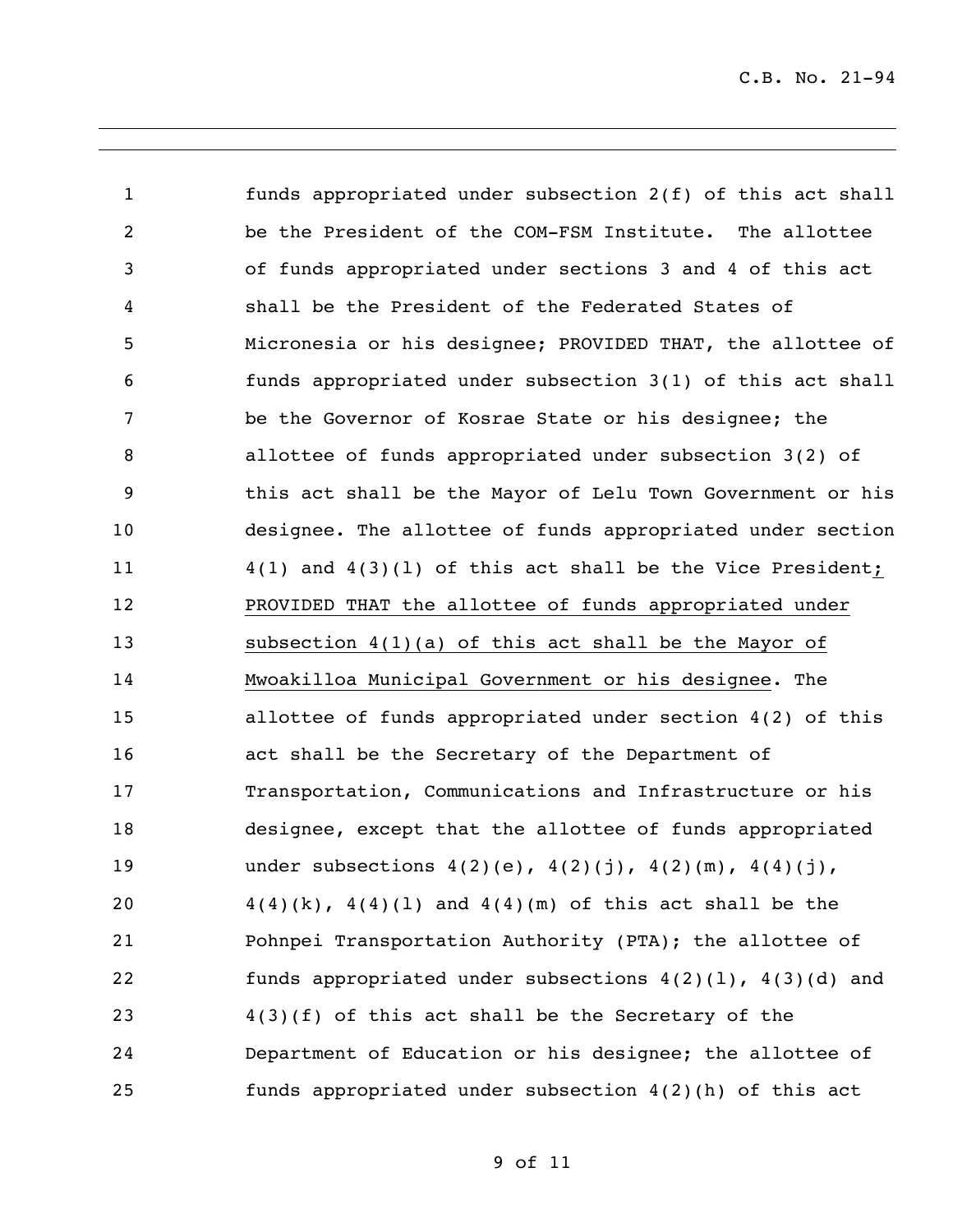1 shall be the President of COM-FSM; the allottee of funds appropriated under subsections 4(3)(a), 4(3)(b), 4(3)(e), 3 4(3)(h),  $4(3)(i)$  and  $4(3)(k)$  of this act shall be the Meninkeder of Madolenihmw; the allottee of funds appropriated under subsection 4(3)(c) of this act shall be the Chief Justice of Madolenihmw Municipal Government; the allottee of funds appropriated under subsection 4(3)(g) of 8 this act shall be the Luhkenmoanlap of Kitti; the allottee of funds appropriated under subsection 4(3)(j) of this act shall be the Speaker of Isokonedi of Kitti. The allottee of the funds appropriated under sections 5(1), 5(3) and 5(6) of this act shall be the Governor of Chuuk State or his designee; the allottee of the funds appropriated under subsection 5(2) of this act shall be the Mortlocks Island Development Authority (MIDA); the allottee of the funds appropriated under subsection 5(4) of this act shall be the Southern Namoneas Development Authority; the allottee of the funds appropriated under subsection 5(5) of this act shall be the Faichuk Development Authority. The authority of the allottee to obligate funds appropriated by this act shall lapse on September 30, 2022.